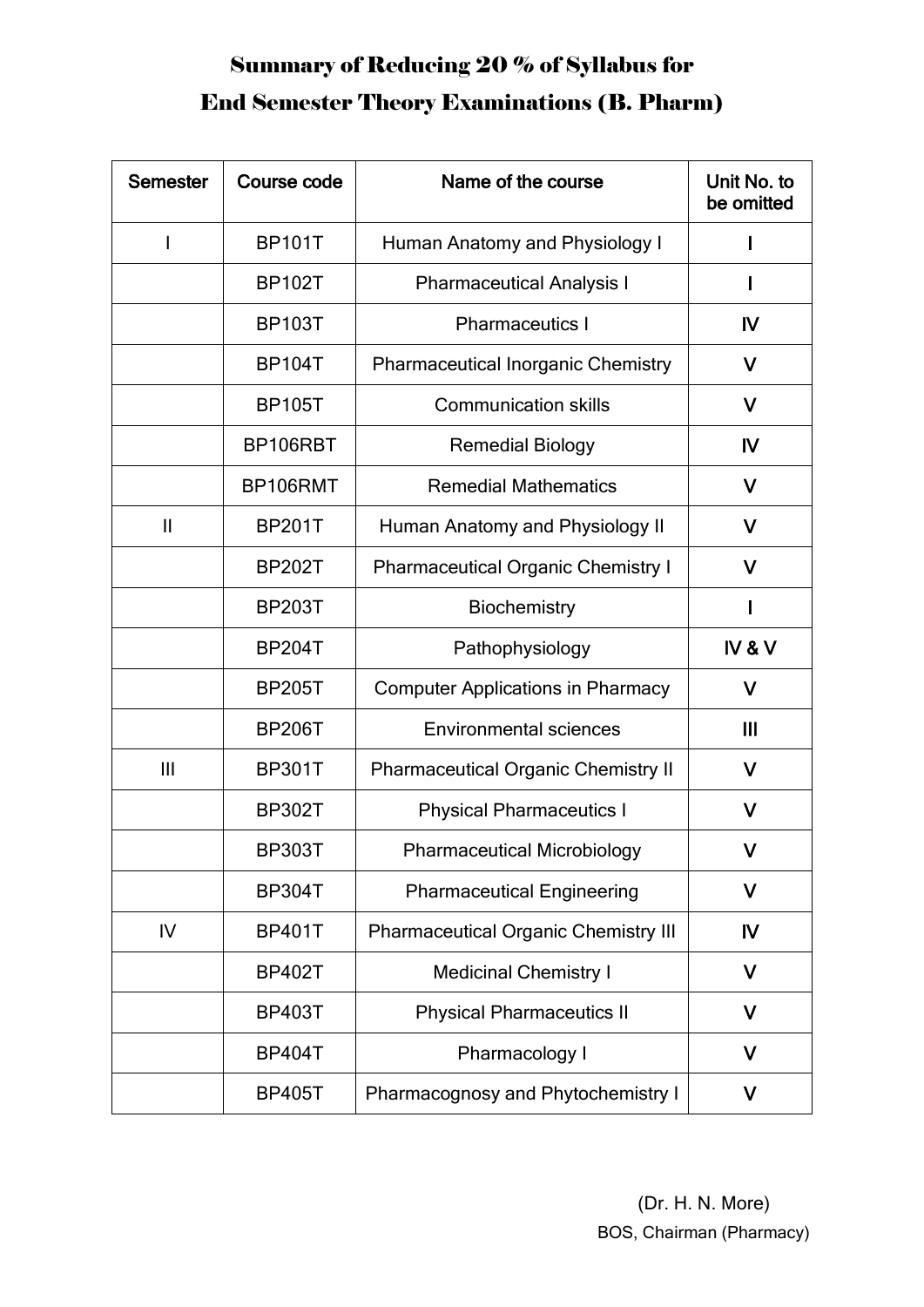### Summary of Reducing 20 % of Syllabus for

### End Semester Theory Examinations (B. Pharm)

| <b>Semester</b> | Course code    | Name of the course                                       | Unit No. to<br>be omitted |
|-----------------|----------------|----------------------------------------------------------|---------------------------|
| $\vee$          | <b>BP501T</b>  | <b>Medicinal Chemistry II</b>                            | $\vee$                    |
|                 | <b>BP502T</b>  | <b>Industrial Pharmacy I</b>                             | $\mathsf{V}$              |
|                 | <b>BP503T</b>  | Pharmacology II                                          | I                         |
|                 | <b>BP504T</b>  | Pharmacognosy and Phytochemistry<br>Ш                    | IV                        |
|                 | <b>BP505T</b>  | Pharmaceutical Jurisprudence                             | V                         |
| VI              | <b>BP601T</b>  | <b>Medicinal Chemistry III</b>                           | $\mathsf{V}$              |
|                 | <b>BP602T</b>  | Pharmacology III                                         | $\mathbf{III}$            |
|                 | <b>BP603T</b>  | <b>Herbal Drug Technology</b>                            |                           |
|                 | <b>BP604T</b>  | <b>Biopharmaceutics and</b><br>Pharmacokinetics          | IV                        |
|                 | <b>BP605T</b>  | <b>Pharmaceutical Biotechnology</b>                      | IV                        |
|                 | <b>BP606T</b>  | <b>Quality Assurance</b>                                 | $\mathsf{V}$              |
| VII             | <b>BP701T</b>  | <b>Instrumental Methods of Analysis</b>                  | $\mathsf{V}$              |
|                 | <b>BP702T</b>  | <b>Industrial Pharmacy II</b>                            | IV                        |
|                 | <b>BP703T</b>  | <b>Pharmacy Practice</b>                                 | $\mathsf{V}$              |
|                 | <b>BP704T</b>  | Novel Drug Delivery System                               | IV                        |
| VIII            | <b>BP801T</b>  | <b>Biostatistics and Research</b><br>Methodology         | IV                        |
|                 | <b>BP802T</b>  | Social and Preventive Pharmacy                           | $\mathbf{I}$              |
|                 | <b>BP803T</b>  | Pharma Marketing Management                              | V                         |
|                 | <b>BP804T</b>  | <b>Pharmaceutical Regulatory Science</b>                 | $\mathsf{I}\mathsf{V}$    |
|                 | <b>BP805T</b>  | Pharmacovigilance                                        |                           |
|                 | <b>BP806T</b>  | Quality Control and Standardization of<br><b>Herbals</b> | $\mathbf{III}$            |
|                 | <b>BP807T</b>  | <b>Computer Aided Drug Design</b>                        | V                         |
|                 | <b>BP808T</b>  | <b>Cell and Molecular Biology</b>                        | $\mathbf{I}$              |
|                 | <b>BP809T</b>  | <b>Cosmetic Science</b>                                  |                           |
|                 | <b>BP8010T</b> | <b>Experimental Pharmacology</b>                         |                           |
|                 | <b>BP8011T</b> | <b>Advanced Instrumentation</b><br>Techniques            | $\mathbf{III}$            |
|                 | <b>BP8012T</b> | <b>Dietary Supplements and</b><br>Nutraceuticals         | $\mathbf{I}$              |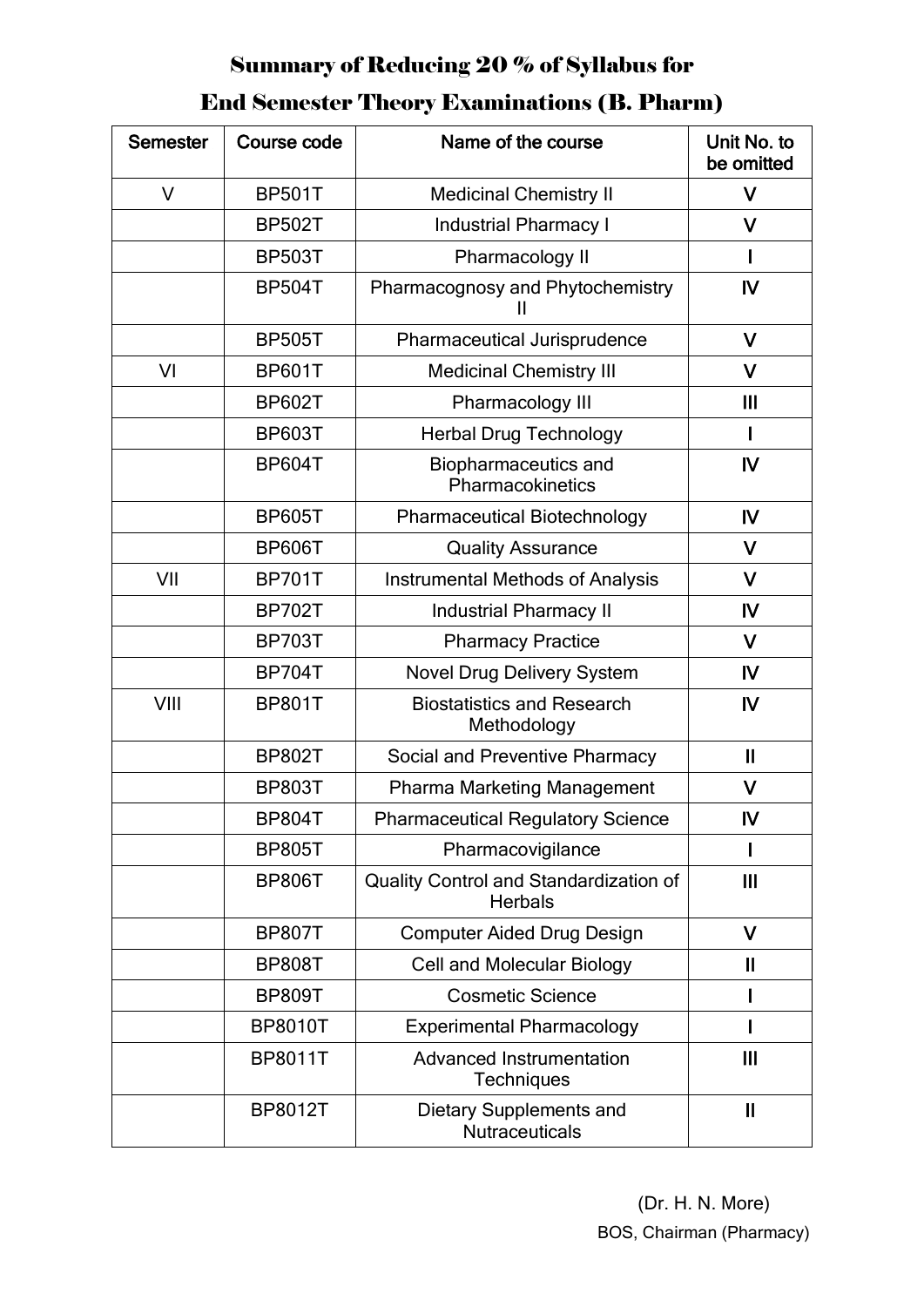### Summary of Reducing 20 % of Syllabus for

### End Semester Theory Examinations (B. Pharm)

| <b>BP8012T</b><br>  Pharmaceutical Product Development |  |
|--------------------------------------------------------|--|
|--------------------------------------------------------|--|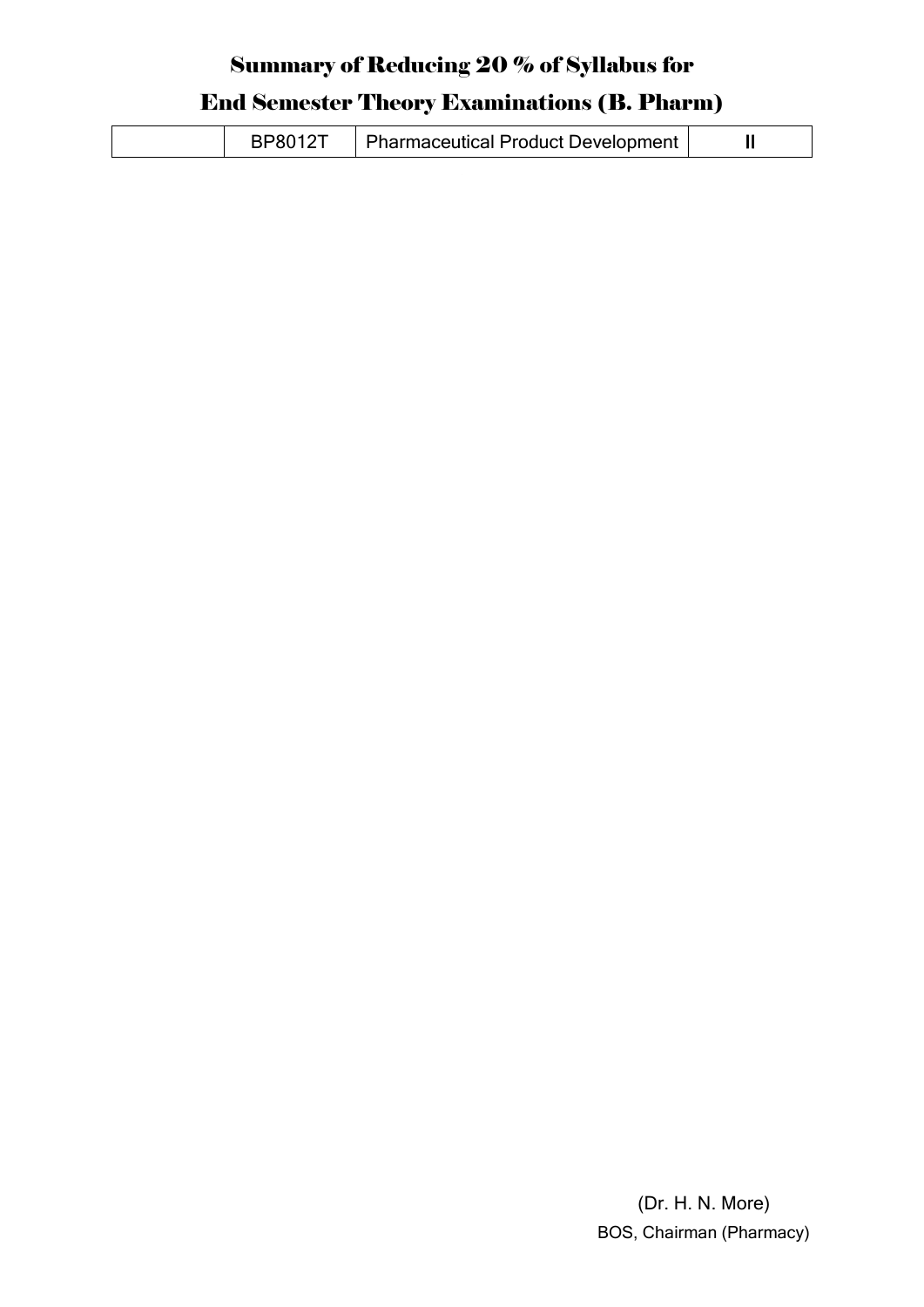## Summary of Reducing 20 % of Syllabus for End Semester Theory Examinations (M. Pharm) **Pharmaceutics**

| <b>Semester</b> | Course code          | Name of the course                                             | Unit No. to be<br>omitted |
|-----------------|----------------------|----------------------------------------------------------------|---------------------------|
|                 | <b>MPH101T</b>       | <b>Modern Pharmaceutical Analytical</b><br><b>Techniques</b>   | V                         |
|                 | MPH102T              | <b>Drug Delivery System</b>                                    | <b>IV &amp; VII</b>       |
|                 | MPH103T              | <b>Modern Pharmaceutics</b>                                    | $\mathbf{I}$              |
|                 | MPH104T              | <b>Regulatory Affair</b>                                       | $\mathbf{III}$            |
| $\mathsf{II}$   | MPH <sub>201</sub> T | <b>Molecular Pharmaceutics (Nano</b><br>Tech and Targeted DDS) | v                         |
|                 | <b>MPH202T</b>       | <b>Advanced Biopharmaceutics &amp;</b><br>Pharmacokinetics     |                           |
|                 | MPH203T              | <b>Computer Aided Drug Delivery</b><br>System                  | v                         |
|                 | MPH <sub>204</sub> T | <b>Cosmetic and Cosmeceuticals</b>                             |                           |
| $\mathbf{III}$  | <b>MRM 301T</b>      | Research Methodology and<br><b>Biostatistics</b>               | Ш                         |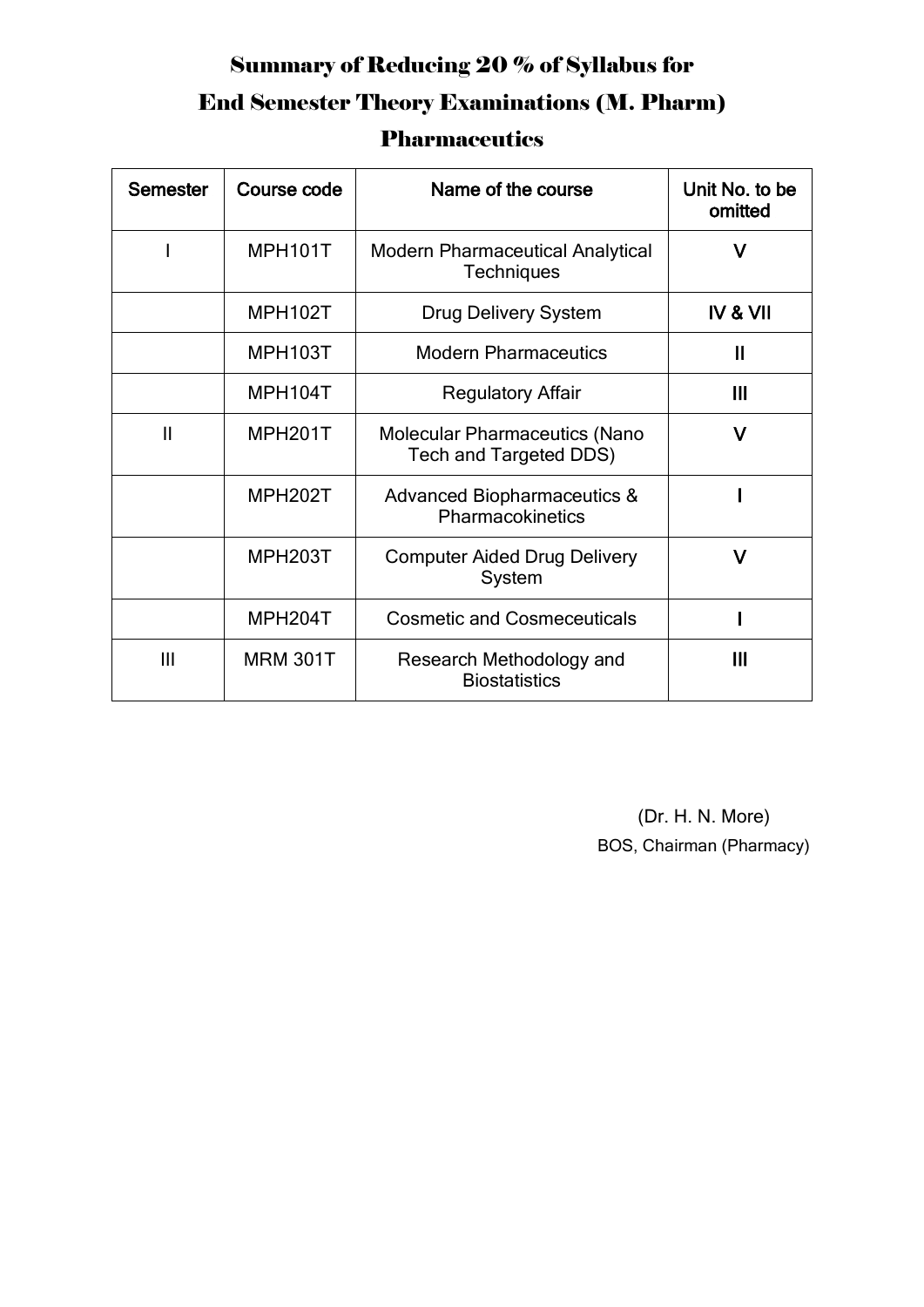# Summary of Reducing 20 % of Syllabus for End Semester Theory Examinations (M. Pharm)

#### Pharmaceutical Chemistry

| <b>Semester</b> | Course code          | Name of the course                                           | Unit No. to be<br>omitted |
|-----------------|----------------------|--------------------------------------------------------------|---------------------------|
|                 | MPH101T              | <b>Modern Pharmaceutical Analytical</b><br><b>Techniques</b> | VI                        |
|                 | MPH102T              | <b>Advanced Organic Chemistry -I</b>                         | <b>IV</b>                 |
|                 | MPH103T              | <b>Advanced Medicinal chemistry</b>                          | Ш                         |
|                 | MPH104T              | <b>Chemistry of Natural Products</b>                         | IV                        |
| $\mathbf{I}$    | MPH <sub>201</sub> T | <b>Advanced Spectral Analysis</b>                            | $\mathsf{IV}$             |
|                 | MPH <sub>202</sub> T | <b>Advanced Organic Chemistry -II</b>                        | $\mathbf{I}$              |
|                 | MPH <sub>203</sub> T | <b>Computer Aided Drug Design</b>                            | v                         |
|                 | MPH <sub>204</sub> T | <b>Pharmaceutical Process Chemistry</b>                      | v                         |
| $\mathbf{III}$  | <b>MRM 301T</b>      | Research Methodology and<br><b>Biostatistics</b>             | Ш                         |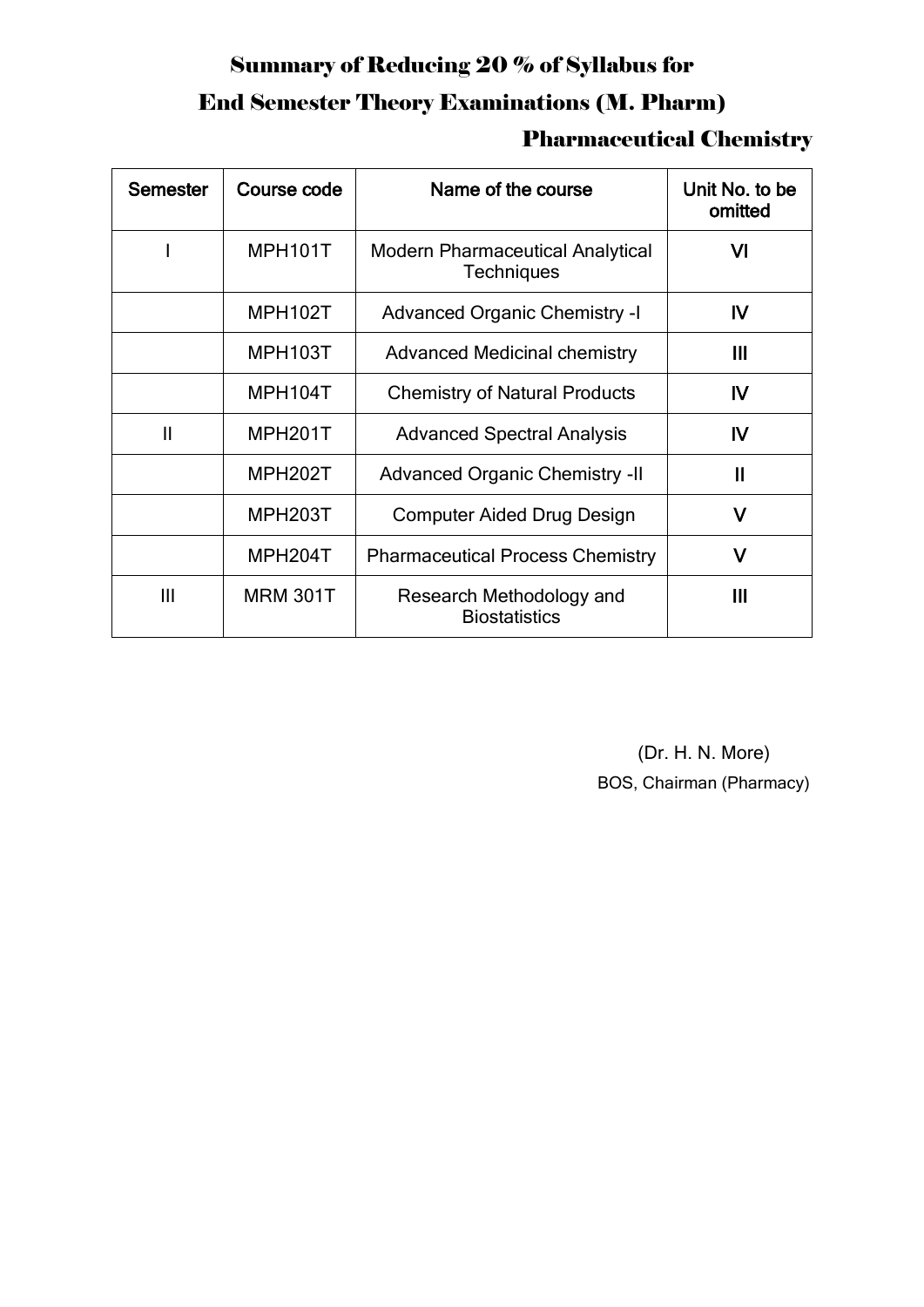## Summary of Reducing 20 % of Syllabus for End Semester Theory Examinations (M. Pharm) Pharmaceutical Quality Assurance

| <b>Semester</b> | Course code          | Name of the course                                           | Unit No. to be<br>omitted |
|-----------------|----------------------|--------------------------------------------------------------|---------------------------|
|                 | MPH101T              | <b>Modern Pharmaceutical Analytical</b><br><b>Techniques</b> | VI                        |
|                 | MPH102T              | <b>Quality Management System</b>                             | VI                        |
|                 | MPH103T              | <b>Quality Control and Quality</b><br>Assurance              | $\mathsf{V}$              |
|                 | MPH104T              | <b>Product Development and</b><br><b>Technology Transfer</b> | IV                        |
| $\mathbf{I}$    | MPH <sub>201</sub> T | <b>Hazards and Safety Management</b>                         |                           |
|                 | MPH <sub>202</sub> T | <b>Pharmaceutical Validation</b>                             | III                       |
|                 | MPH203T              | <b>Audits and Regulatory Compliance</b>                      | $\mathsf{V}$              |
|                 | MPH <sub>204</sub> T | <b>Pharmaceutical Manufacturing</b><br>Technology            | IV                        |
| III             | <b>MRM 301T</b>      | Research Methodology and<br><b>Biostatistics</b>             | Ш                         |